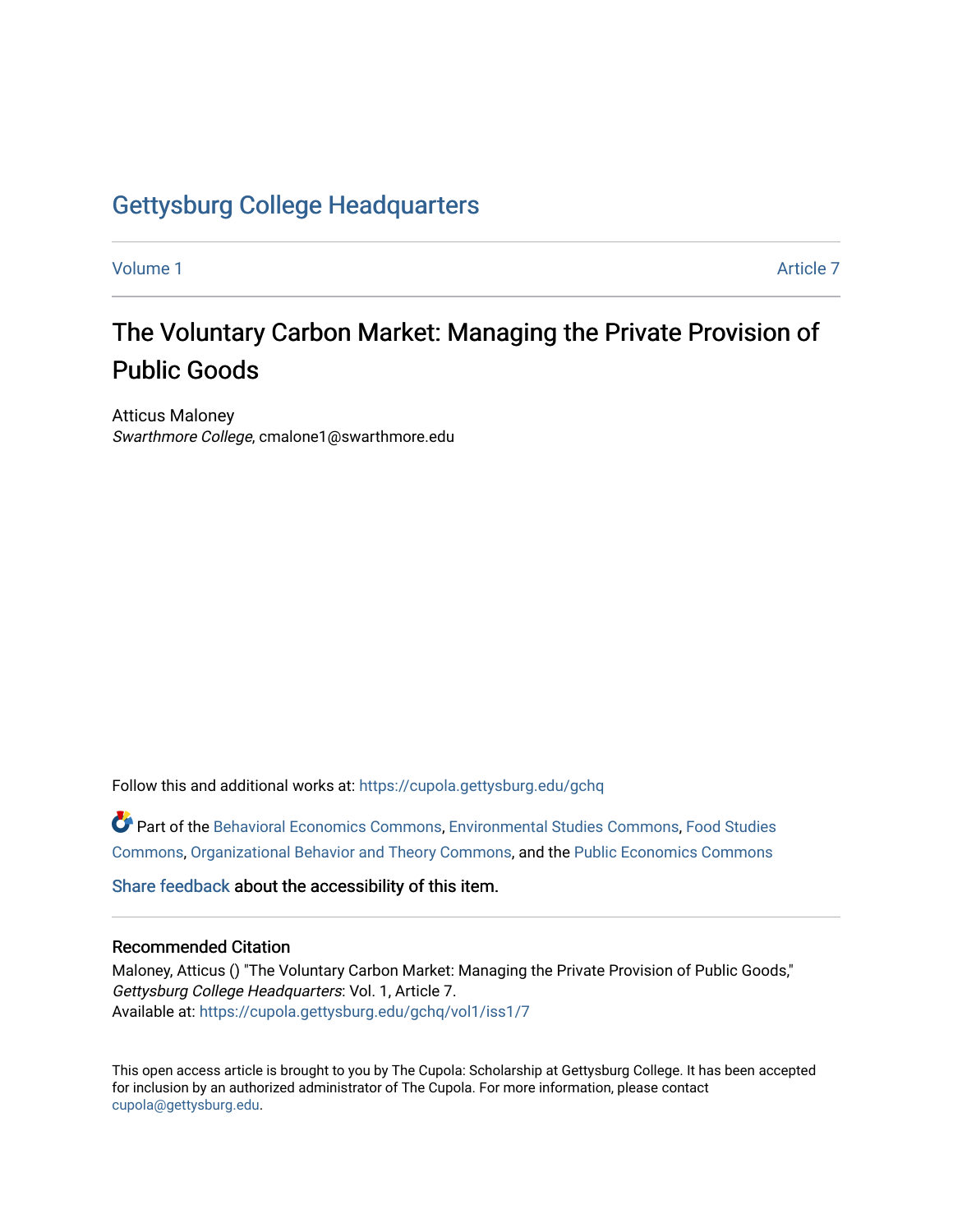# The Voluntary Carbon Market: Managing the Private Provision of Public Goods

# **Abstract**

While much work has examined the large-scale compliance-based carbon offset programs associated with the Kyoto Protocol and Clean Development Mechanism, there has been far less focus on the voluntary purchasing of carbon offsets. This critical literature review will look at the formation and management of the demand for voluntary carbon offsets within the United States. It will frame carbon offsets as impure public goods and review possible explanations as to why private provision has been so active in the U.S. market. The paper will then survey the efficiency gains and other benefits associated with the voluntary market. It will highlight the informational asymmetries that undermine these benefits through moral hazard and adverse selection. To mitigate these concerns, it will examine the current regulatory environment for voluntary offsets and propose possible pathways to optimize the market through regulation in the future.

# Keywords

Carbon Offsets, Public Economics, Moral Hazard, Public Goods, Environment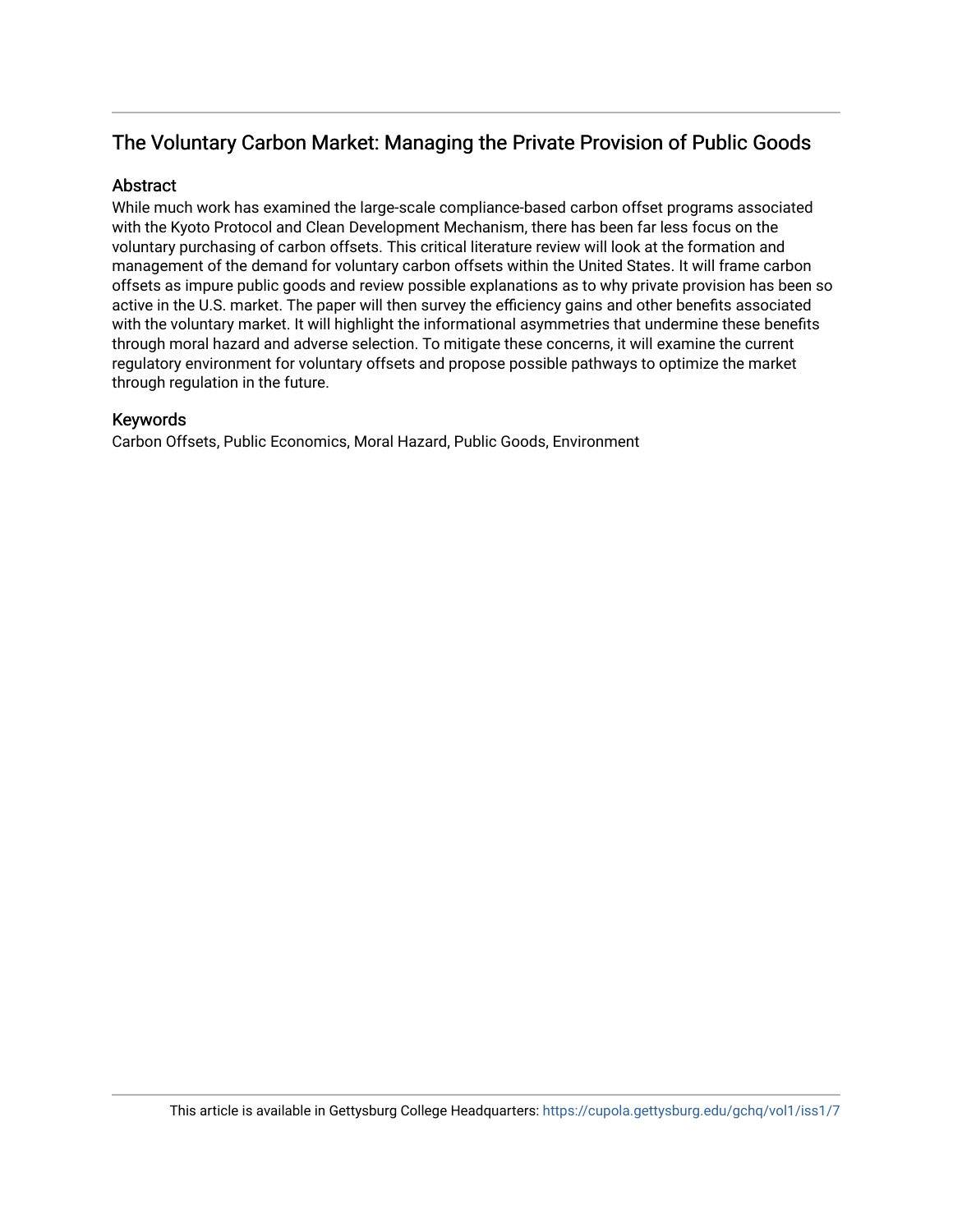# **The Voluntary Carbon Market: Managing the Private Provision of Public Goods -** *Atticus Maloney*, *Swarthmore College*

### **Introduction: What Are Carbon Offsets?**

The Intergovernmental Panel on Climate Change (IPCC) released a statement in 2018 that warned a "rapid and far-reaching" transition is needed by 2030 to limit the impact of climate change to 1.5 degrees Celsius and avoid pushing natural systems past a dangerous tipping point (Ahmed et al., 2020). To reach this goal it will be necessary for companies, organizations, and individuals, around the world to dramatically reduce their greenhouse gas (GHG) emissions. Yet, in the short term, some entities will be unable to meet their reduction goals while continuing to provide their product or service. Additionally, emissions reduction potential is not spread homogeneously among firms: some companies and organizations can reduce and sequester emissions much more cost effectively than others. Regardless of the origin of GHG emissions, they have an equal impact on the progression of climate change. Thus, to account for unavoidable short-term emissions, firms can pay to have their remaining emissions reduced or sequestered elsewhere. This action allows companies to more easily meet "carbon neutrality goals" and other green initiatives that respond consumer demand for climate action. Making payments to reduce or sequester emissions is called "carbon offsetting" with the equivalent of one ton of carbon dioxide (CO2) emissions being referred to as a "carbon credit". The terms "carbon emissions" and "carbon offsets" often encompass other forms of GHGs such as methane (CH<sub>4</sub>) and nitrous oxide (N<sub>2</sub>O). These gases are given a "carbon" equivalency" or quantity of CO<sup>2</sup> emissions that equal their warming potential. Carbon offset projects can take on a variety of forms including emissions capture, renewable energy investments, and nature-based sequestration (Seeberg-Elverfeldt, 2010).

Carbon offsetting was popularized by the Kyoto Protocol, an international attempt to save the climate through the commodification of carbon dioxide. This agreement established the Clean Development Mechanism (CDM), the world's largest compliance market for carbon credits. A compliance market creates demand for offsets via government enforced emissions caps while allowing these goals to be met through the purchase of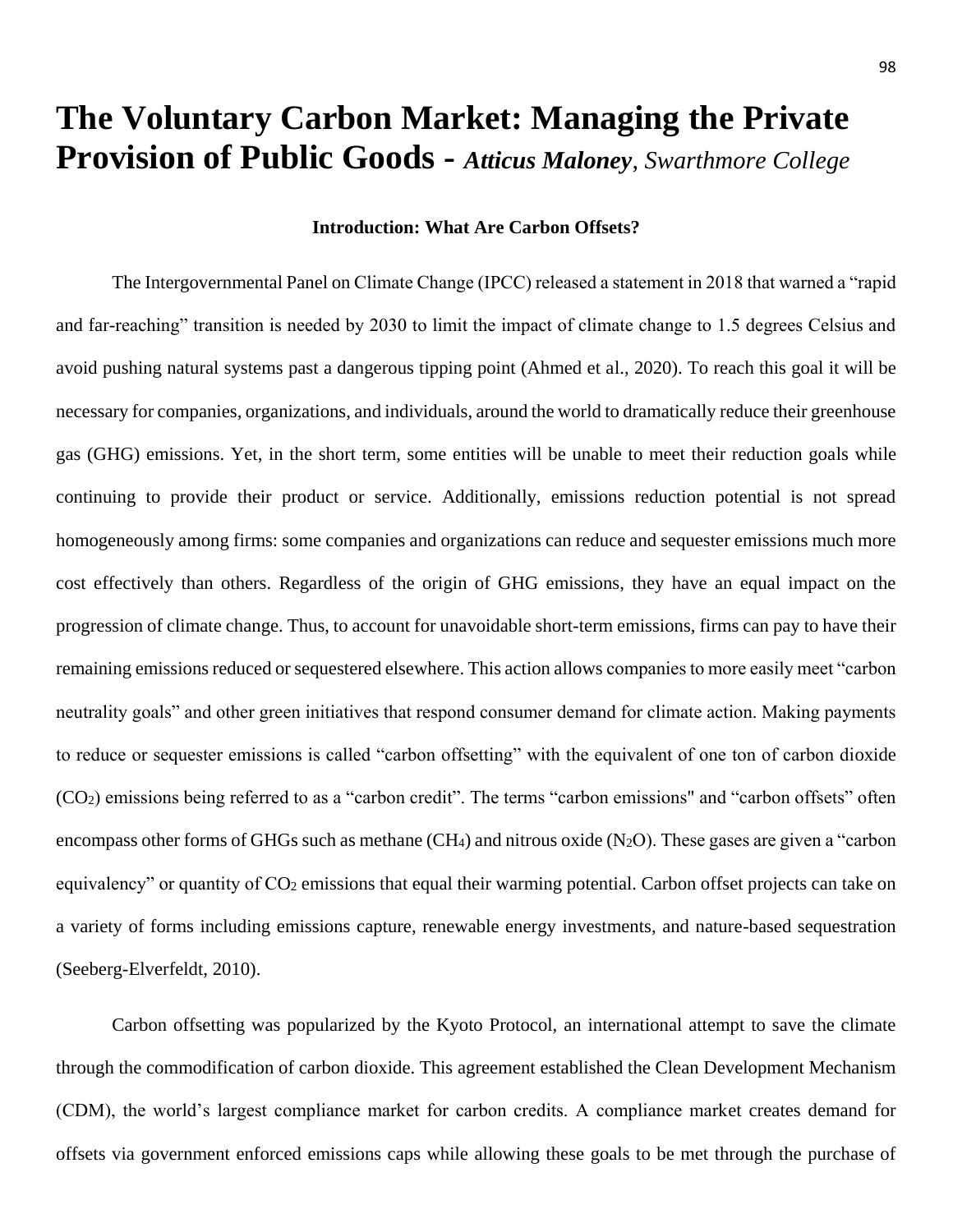carbon credits. The United States refused to ratify the Kyoto Protocol and, as a result, compliance offsets do not play a large role in the domestic space. Instead, the majority of offsets traded in the United States go through the voluntary carbon offset market (Conte et al., 2010). Voluntary offsets differ from those for compliance purposes in that they are provided by companies without emissions caps or reduction targets. The majority of these credits are traded on a deal-by-deal basis in the unregulated over-the-counter (OTC) market (Corbera et al., 2009). This paper will focus specifically on the OTC market and refer to it by the general term: voluntary carbon market.

Offsetting the impacts of global climate change through carbon offsets can be characterized as the private provision of a public good, begging the question of why individuals and firms choose to participate in the voluntary market. This paper will outline several incentives, both on the individual and corporate level, that support this provision. While the compliance offset market is kept in line through strict guidelines and an extensive project approval process, the voluntary market faces no required regulations. This lack of oversight creates unique opportunities and challenges for offset purchasers and suppliers. One major opportunity is the financing of projects that support other sustainable development goals (such as poverty reduction or global health) besides emissions reductions referred to as "co-benefits." Many of these projects are unable to make it through the strict CDM approval process. One such example is agriculture and forestry-based offsets that are barred from the CDM yet are popular in the voluntary offset space due to their ample co-benefits. The reduced level of regulation in voluntary markets also exacerbates latent offsetting concerns that stem from an informational asymmetry between consumers and producers. To mitigate these concerns and take full advantage of the market's benefits, regulations are needed that ensure project quality while maintaining the freedoms that distinguish the voluntary market.

# **Carbon Offsets as a Public Good**

Global climate change brings with it many adverse conditions that will negatively impact human wellbeing. The productive capacity of the land, livable ambient temperatures, and stable weather conditions will all be diminished through the progression of climate change. Each of these can be referred to as "public goods"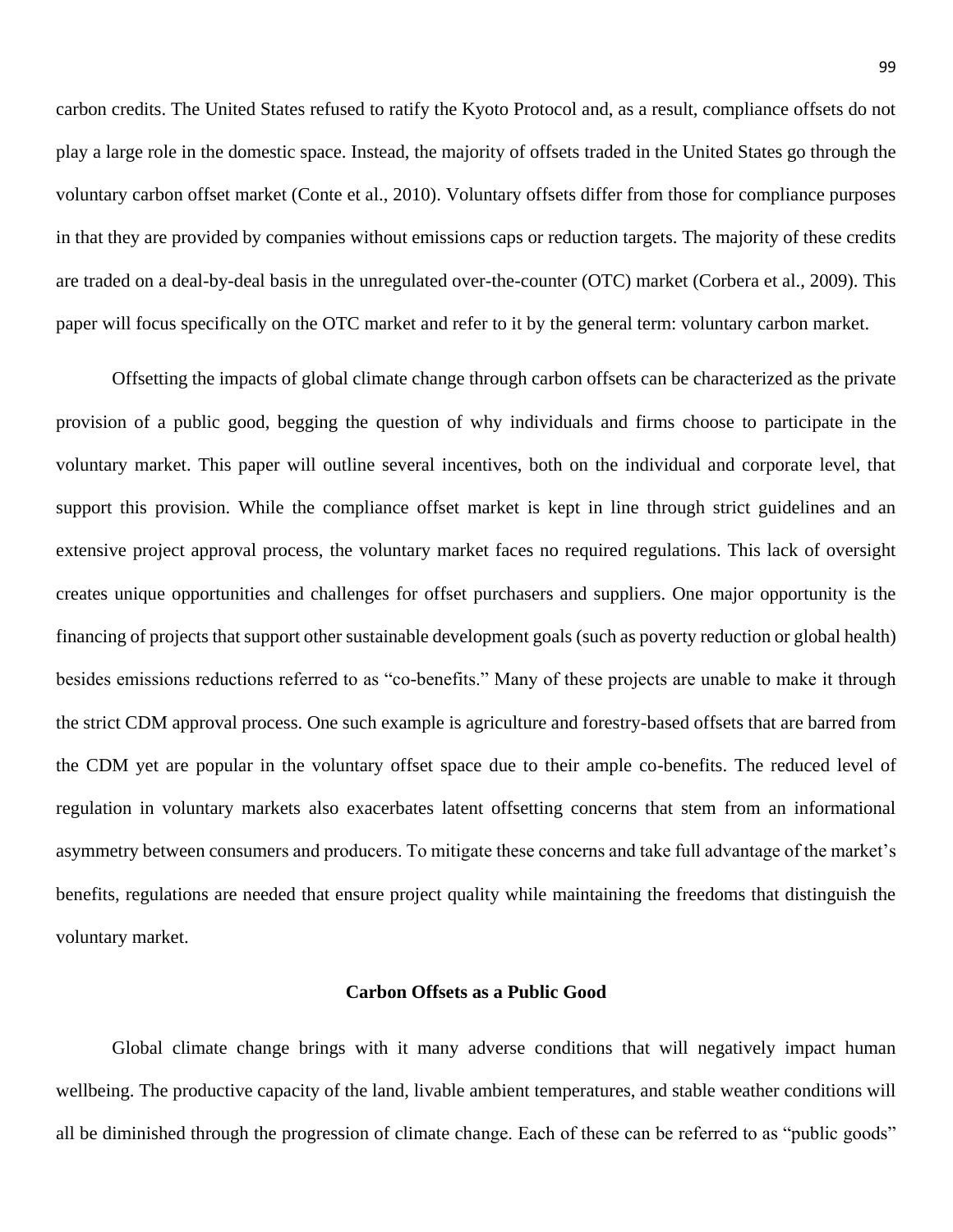as they are both non-rival (one person's enjoyment of them does not diminish another person's ability to enjoy them) and non-excludable (it is nearly impossible to restrict one's access to these things). Reduction or offsetting emissions to mitigate climate change can provide greater levels of these goods to everyone. In this way, the mitigation of climate change is also a non-rival and non-excludable public good. Basic economic theory hypothesizes on the basis of the free rider problem that the private sector will tend to under-provide other public goods such as infrastructure or education (Gruber, 2019). In the case of climate change, the logic of the free rider problem suggests that since one company's enjoyment of favorable environmental conditions is not solely dependent on its own emissions offsetting, it will purchase fewer carbon credits than is socially optimal.

Compliance-based carbon markets make use of government regulation to correct for this under-provision. They build on the work of Ronald Coase whose theorem states when there are well-defined property rights and costless bargaining, negotiations between the party generating the externality (GHG emissions) and the party affected can bring about the socially optimal market quantity (Gruber, 2019). This idea of property rights informs the basis of cap-and-trade programs like those highly active in the European Union. Here a regulator will set an aggregate cap on the use of a public good (GHG emissions) and allocate property rights to companies so that the quantity of use is not exceeded. Under this system, firms that reduce their emissions more cost-effectively, can trade their property rights with less sustainable firms (Dormady et al., 2015). This trading scheme greatly lowers the overall regulatory cost relative to a flat mandate while meeting the same emissions reduction target (Gruber, 2019). The Kyoto Protocol goes beyond this localized version of cap-and-trade through the introduction of compliance carbon offsets. This policy allows institutions to source their offsets from approved projects globally, effectively extending the jurisdictional boundaries of cap-and-trade to the global scale. These compliance offsets further reduce the cost of meeting emissions reduction targets while providing funds for environmentally conscious projects worldwide. Due to the government incentive to purchase compliance offsets, the size of the voluntary market is far smaller in comparison. However, it is quite a bit larger than would be suggested by the traditional model for the private provision of a public good.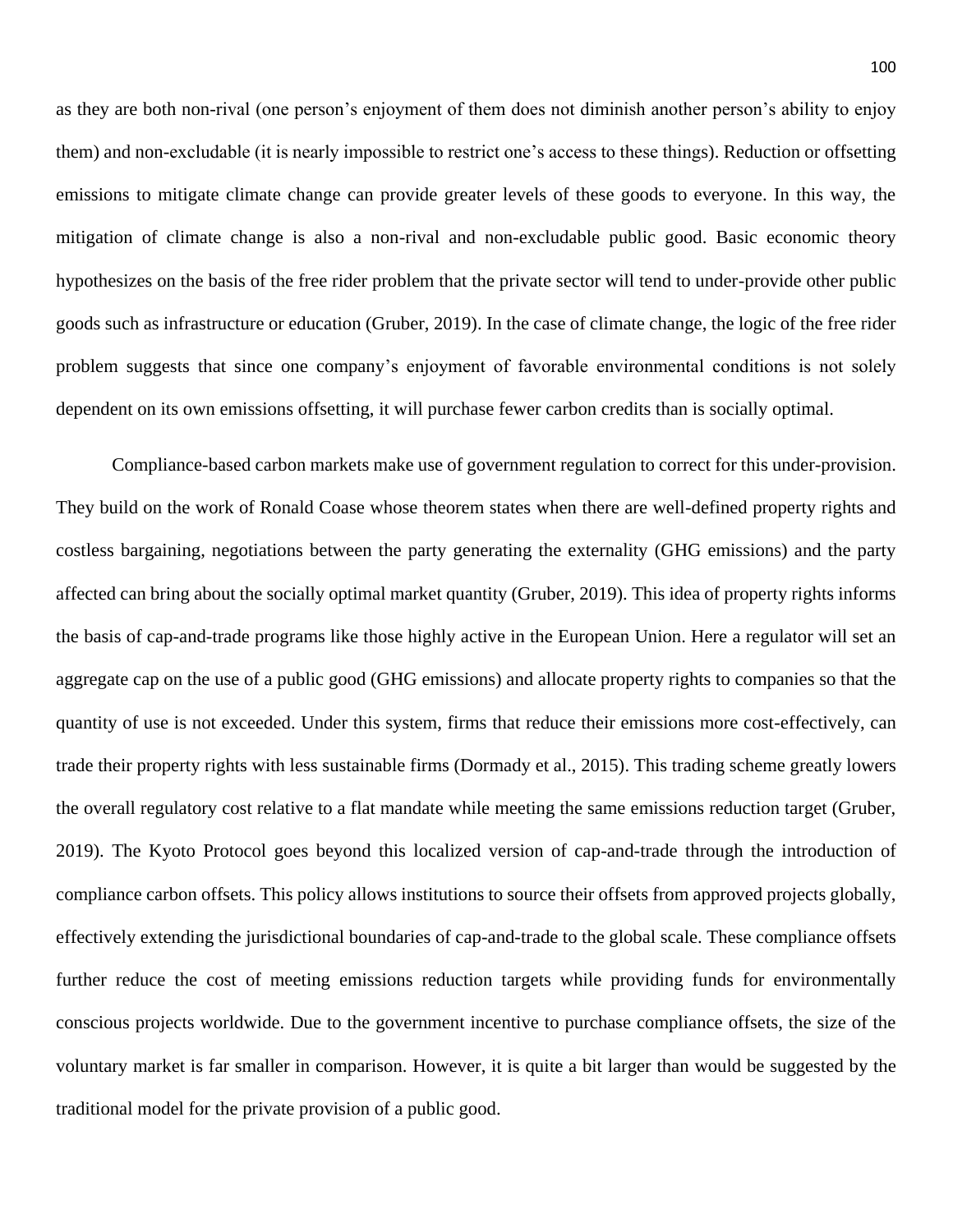#### **Private Provision of Carbon Offsets**

The Kyoto Protocol and other policies have worked to overcome the free rider problem through the assignment of property rights. Yet, even in sectors without required emission reductions, the provision of climate change mitigation in the form of offsets is surprisingly high. A United Nations task force recently estimated that the voluntary market for carbon credits could be worth upward of \$50 billion by 2030 (Blaufelder et al., 2021). This growth is fueled by the interest and investments of large corporations as demonstrated by the popularity of offsets among the 100 most capitalized companies on the UK stock exchange (Corbera et al., 2009). The observed level of offset consumption is surprising given a traditional understanding of public goods: if people can enjoy the benefits of pleasant environmental quality without purchasing offsets themselves, they should have little incentive to contribute and make these purchases. However, this free rider problem is reduced in the case of imperfect public goods that provide both public and private benefits.

The purchase of carbon offsets not only mitigates the level of global climate change but also provides significant personal benefits. Purchasing carbon offsets can provide people with a sense of joy and satisfaction for "doing their part" to advert the climate crisis. This emotional response is described as "warm glow" and can lead to greater provision of a public good than would be expected in the free market (Gruber, 2019). Voluntary carbon offset purchases are also associated strongly with the alleviation of guilt. The literature often compares the purchase of carbon offsets to indulgences that are paid to the church to account for one's sins (Kotchen, "Offsetting Green Guilt," 2009). Professor of economics at Yale School of the Environment, Matthew J. Kotchen, looks at the impact of guilt on individual consumption behavior. He envisions a model of private-public goods provision that accounts for individuals offsetting activities that hurt the available level of a public good. With the addition of this offsetting behavior, the model comes far closer to reflecting the empirical evidence on public goods provision in carbon offset markets (Kotchen, "Voluntary Provision of," 2009). These individual motivations for the purchase of carbon offsets compound at the firm level affect institutional purchasing decisions.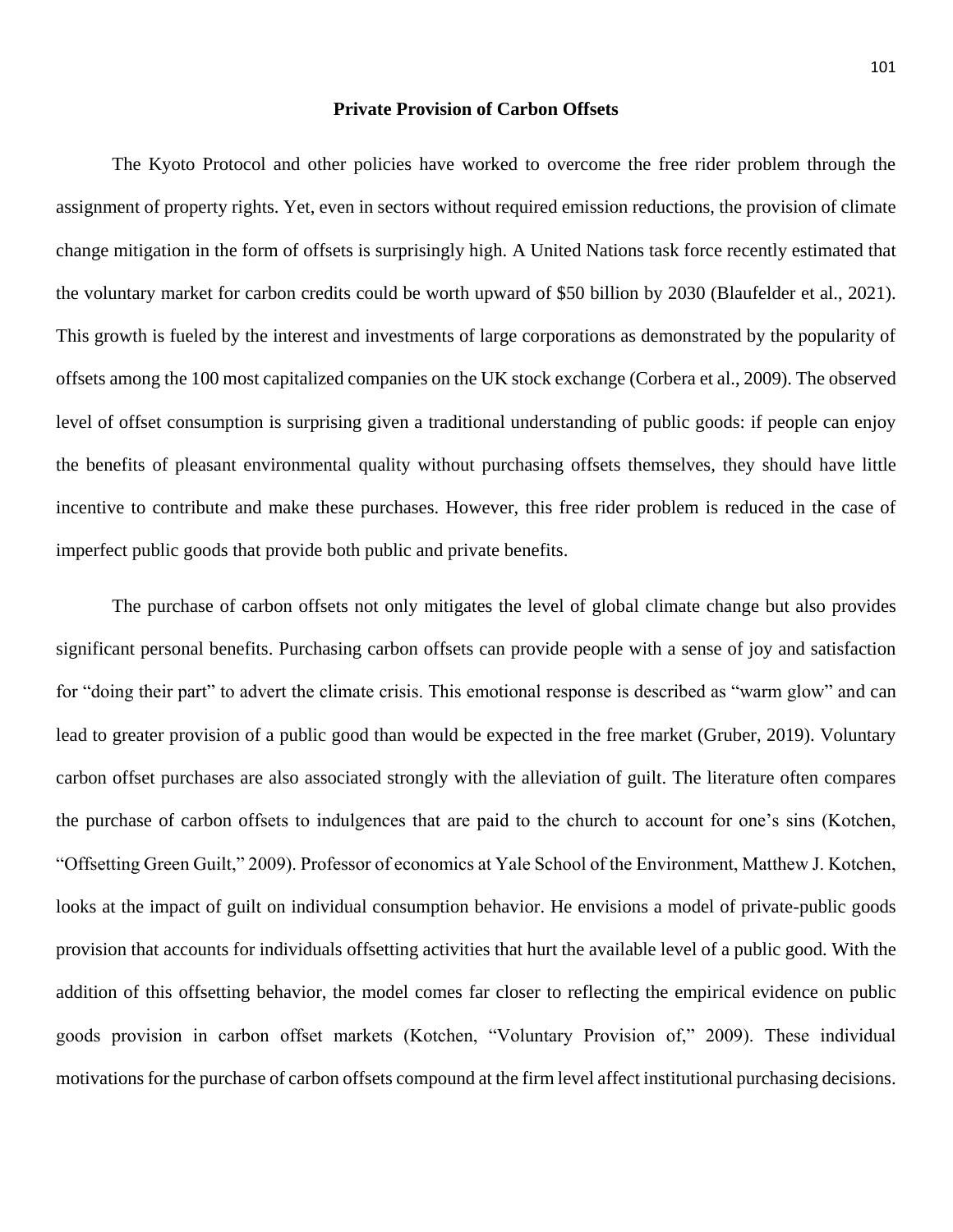Beyond the personal drives of their employees, firms are also motivated to increase their level of voluntary offset consumption by strategic incentives. Notable companies such as IBM, Microsoft, Unilever, Coca-Cola, and Uber to name a few, have gone beyond cursory offset purchasing to commit to carbon neutrality. This "carbon norm" signifies that these companies are required to produce net zero GHG emissions. Firms meet this goal through a combination of emission reductions and the purchase of offsets. It seems to contradict basic microeconomic theory for a private firm to voluntarily impose restrictions on its operations to provide a greater level of a public good. Yet, companies are incentivized by the influence of their stakeholders and the benefits of strategic positioning to self-regulate their emissions. The growing trend of conscious consumption has led the biggest corporate stakeholder, the consumer, to more kindly view firms that take part in widely recognized environmental efforts such as carbon neutrality (Pinkse, 2013). As a result, corporations often see increases in stock prices and sales associated with commitment to climate initiatives. Other stakeholders, such as NGOs and government agencies also pressure corporations to further their movement towards sustainability (Pinkse, 2013). Long-term corporate strategy is supported via neutrality goals, allowing firms to differentiate their capabilities from competitors, adapt to rising energy prices, and profit from emissions trading (Corbera et al., 2009). Corporations that view sustainability as a future norm for their industry can take immediate action to establish leadership in environmental efforts moving forward.

Voluntary carbon offsets behave as an impure public good as there are many private reasons, both on the individual and corporate level, that encourage their consumption. As the market for this offset type is large and growing, it is necessary to ask whether or not the purchase of voluntary carbon offsets truly contributes to the sustainable development of planet earth.

#### **Benefits of Voluntary Carbon Offsets**

Voluntary Carbon Offsets not only reduce GHG emission levels but also provide multiple "co-benefits" that support the other sustainable development goals (SDGs) established by the United Nations. The lack of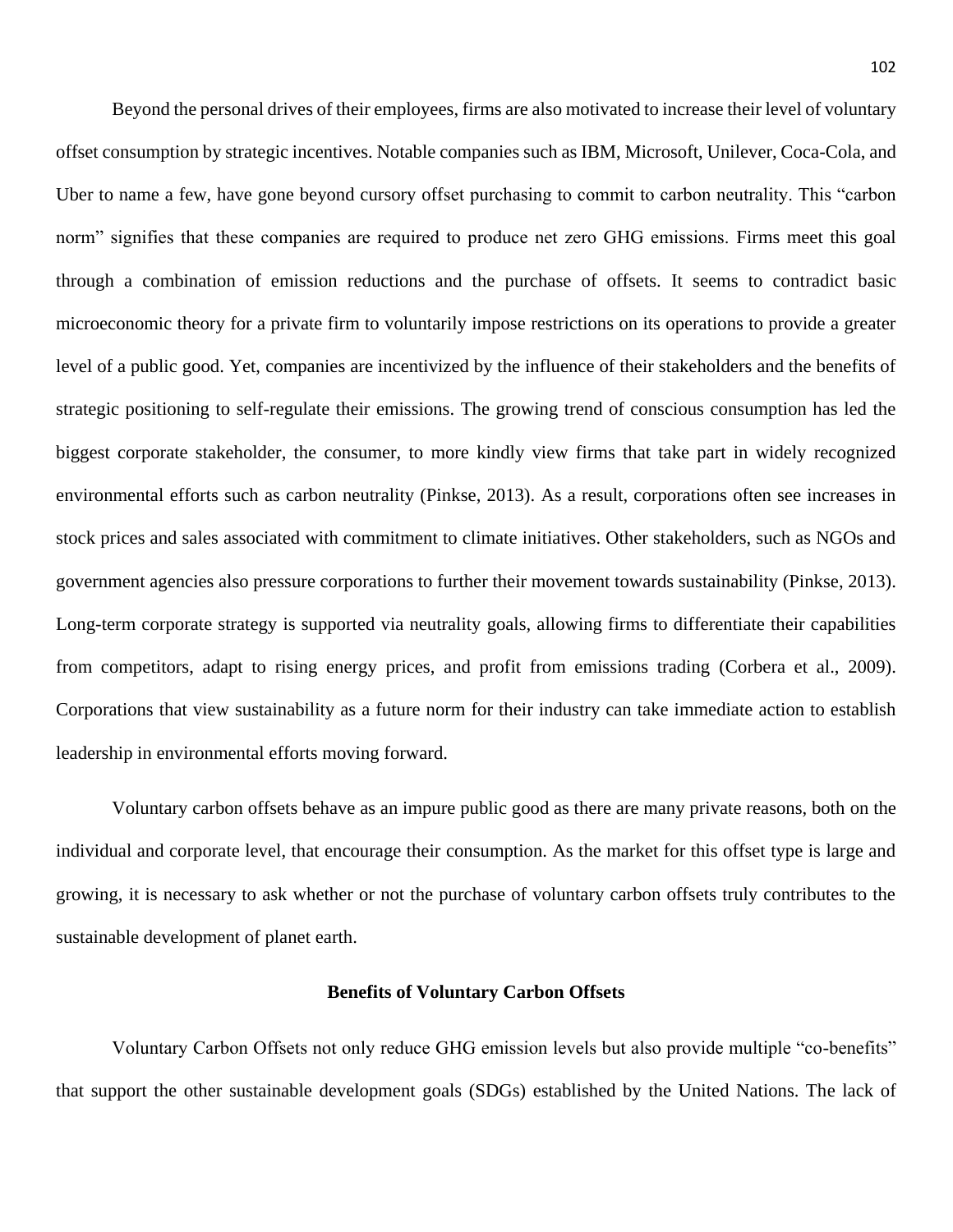regulation in the voluntary space lowers barrier to entry for projects, enabling greater innovation, efficiency, and the entrance of small-scale projects.

Meeting the quality standard for compliance-based offsets involves a lengthy five-step process with high transaction costs, especially for projects that break from the traditional structure. These bureaucratic constraints prevent many smaller projects from benefiting from the sale of their offsets in the compliance market. As a result, a survey of offset projects shows that the number of small-scale projects and their contribution to carbon credit volumes in the voluntary markets is far higher than in the compliance market. This is a considerable benefit of the voluntary market given that small-scale projects also generally provide better social and economic benefits than large ones (Corbera et al., 2009). The lower barrier to entry to the voluntary market also increases overall market efficiency (removing bureaucratic overhead) and reduces the price of offsets (voluntary offsets tend to sell for about 30% less than those approved by the CDM) (Conte et al., 2010). The latter point is essential to maintaining levels of private provision. Since corporations in the voluntary space are not required to purchase offsets, they likely have a high demand elasticity and be very responsive to changes in price. Even a small price increase could dramatically reduce voluntary offset consumption. Finally, lowering the barrier to entry for unconventional projects induces greater levels of innovation in the voluntary market, allowing it to adapt quickly to new technologies and novel offset methods (Lovell, 2010).

Compliance-based offset markets not only put projects through a lengthy approval process but also prevent certain project types from entering the market at all. Significantly, agriculture and forestry-based projects are not commonly accepted into the compliance market. The provision of this project type is a major benefit to the voluntary offset market as agricultural offsets are both low cost and provide multiple co-benefits. A 2019 report by the National Academies of Sciences, Engineering, and Medicine found that agricultural carbon sequestration was one of the most cost-effective means of reducing GHG emissions (U.S. Library of Congress, 2019). Many of the practices used to reduce emissions through agriculture also improve the well-being of the land and people involved in the process of food production.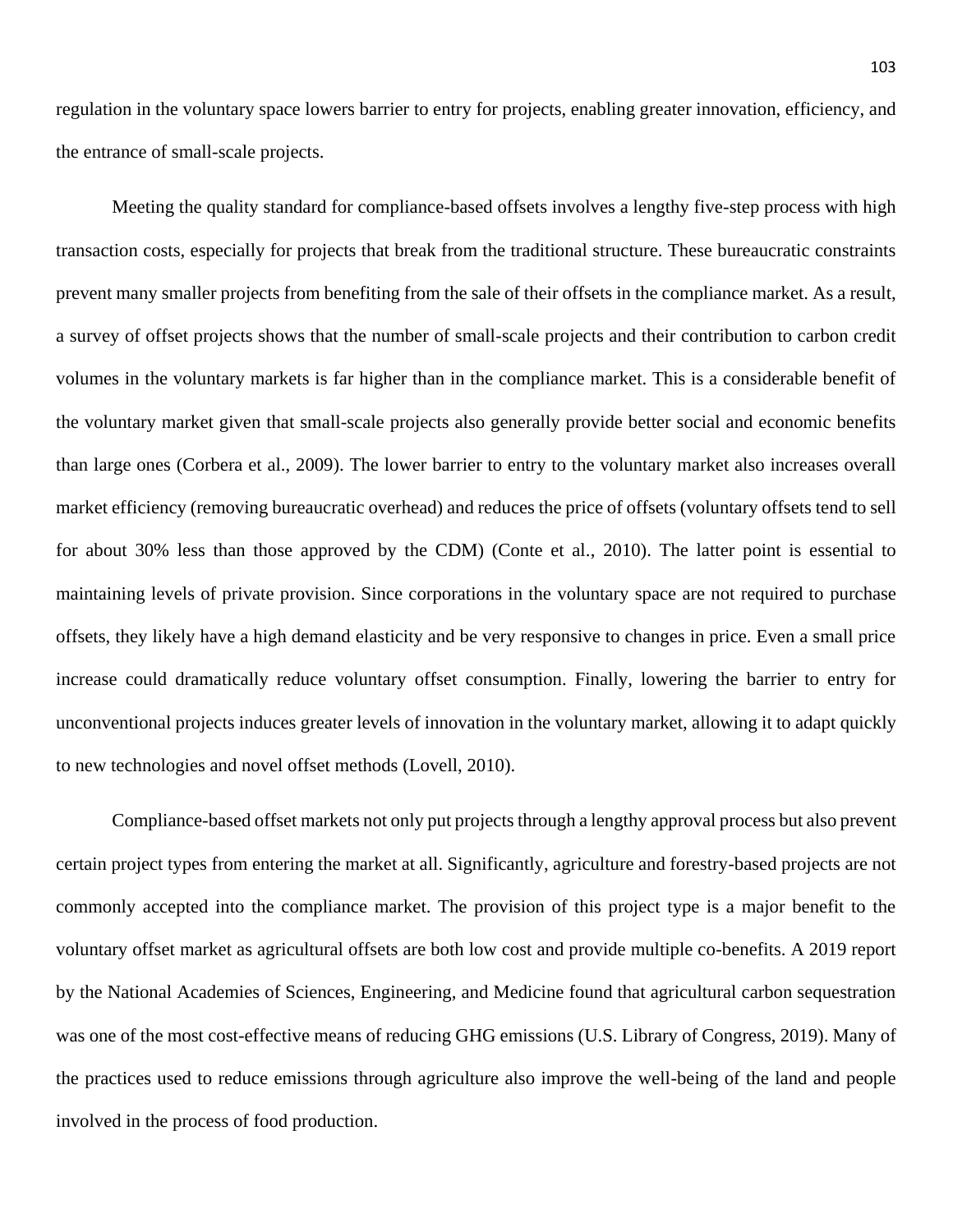Empirical studies have shown that agricultural and reforestation carbon offsets provide co-benefits that include improved soil, animal, and ecosystem health. Kurkalova et al. showed in their study on Iowa conversation tillage that paying farmers for reductions in carbon output also reduces nitrogen runoff, wind erosion, and water erosion<sup>97</sup> (González-Ramírez et al., 2012). Many of the methods used to reduce emissions on farms also provide benefits to the water, soil, and farm animals. Fertilizer and land-use changes not only reduce emissions and nitrogen leakage to waterways but also improve soil health. Improved animal health monitoring and illness prevention minimizes emissions from enteric fermentation and increases animal well-being (Ahmed et al., 2020). Agricultural carbon offsets not only mitigate climate change but also increase the sustainability of food systems by supporting the health of the land and animals involved in the food production process.

Another significant co-benefit of agricultural offsets is greater financial security to farmers. Out of 25 measures identified by McKinsey and Company as reducing total CO<sub>2</sub> emissions on the farm, 15 are cost-saving or cost-neutral for the farmer (Ahmed et al., 2020). These changes have primarily been constrained from implementation by capital constraints, limited technology access, and commitment to traditional farming practices. However, the provision of carbon credits can help to overcome these initial capital barriers and create the incentive necessary to cause farmers to take up these new practices. A study by Feng et al. shows that carbon offsetting provides immediate financial support to farmers through an income support benefit and pricing cobenefit. The first benefit is the improvement to financial stability from offset payments, reducing farmers' vulnerability to perennial price and weather shocks. The second pricing benefit comes from the additional revenue stream that carbon offsetting provides, allowing farmers to charge higher prices for agricultural commodities (Gonzalez-Remirez et al., 2012). The sale of agricultural carbon credits improves the financial security of farmers in both the short and long term, supporting the people most intimately involved in food production to generate the long term co-benefit of food system security.

 $\overline{\phantom{a}}$ 

<sup>97</sup> the full citation for the Kurkalova et al. piece cited by Gonzáles-Ramírez et al., 2012 is Kurkalova et al., 2004.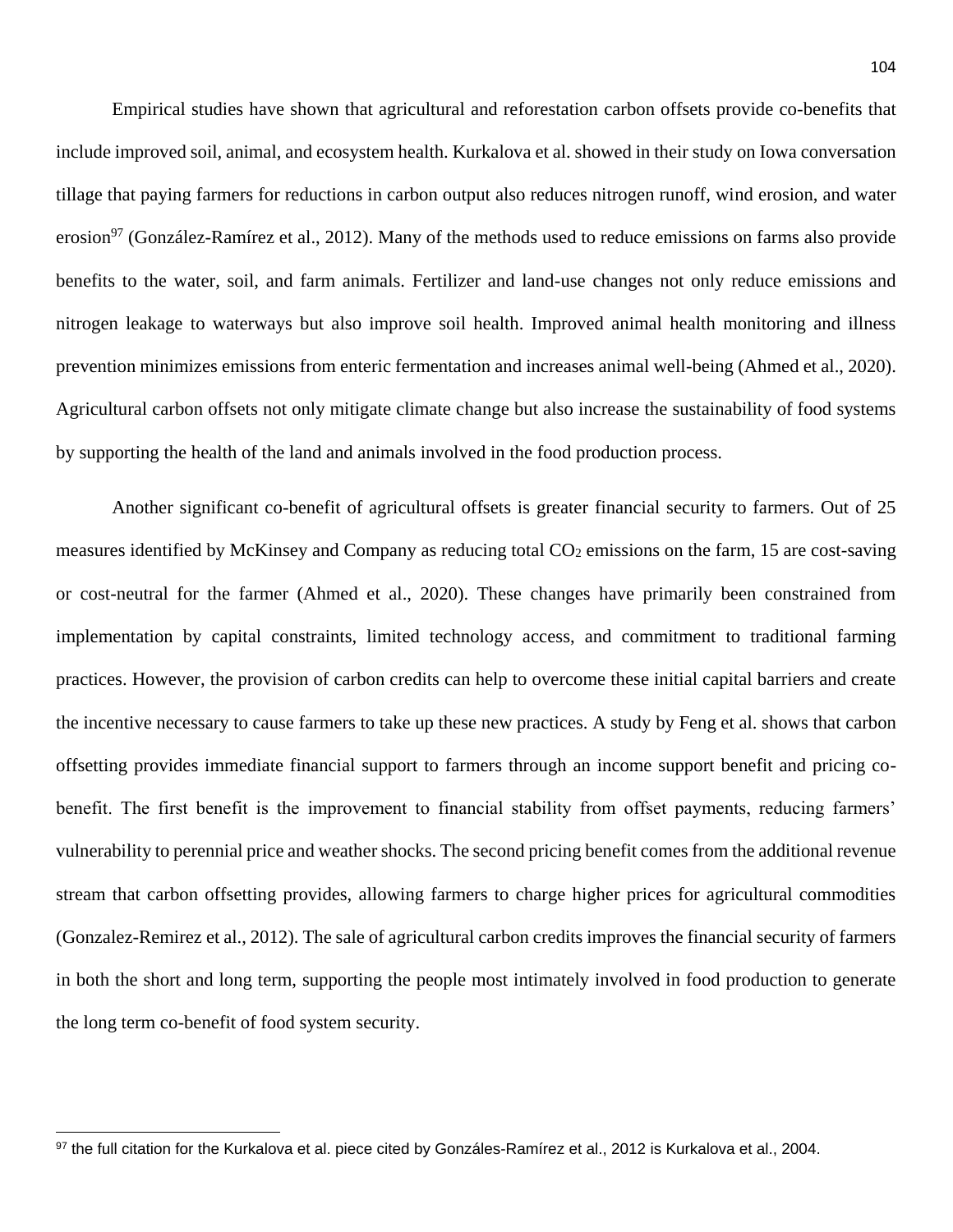The voluntary carbon offsets market provides several unique benefits that cannot be found in the compliance market. These advantages stem from a flexible regulatory environment that lowers the barrier to entry for offset approval. Lower regulation increases efficiency through reduced administrative costs and allows for the permeation of innovative projects. It also provides a venue for projects, such as those in agriculture and forestry, that have been excluded from the compliance market. Agricultural projects provide a particular example of a lowcost project with many co-benefits that could not be traded outside the voluntary market. The lack of mandated regulation enables the voluntary market to provide offsets with a variety of additional benefits beyond GHG mitigation.

#### **Limitations of The Voluntary Offset Market**

While voluntary carbon offsets have enormous potential as a low-cost, innovative solution for climate change mitigation, they are subject to implementation challenges that can undermine their positive effects. These challenges stem from offsets being both intangible (there is no immediate physical result of your purchase) and reductive (where payments are made to reduce a certain activity). Both qualities exacerbate the informational asymmetry between offset producers and consumers: the supplier knows far more about the quality of the offset project than the purchaser does. As in insurance markets, this asymmetry leads to market failures that can undermine the offset's overall environmental impact.

# *Additionality*

The central talking point in the debate over carbon offset regulation is additionality. To be specific, additionality is an emissions reduction or sequestration that results in a lower level of net greenhouse gas emissions or atmospheric concentration than would occur in the absence of an offset project (Bushnell, 2011). This complex definition begs the simple question: Does the added revenue from selling greenhouse gas credits enable a project's implementation or does it just line the pockets of someone who would have implemented the project anyway? In practice, additionality is observed by comparing the impact of reduction activities to a baseline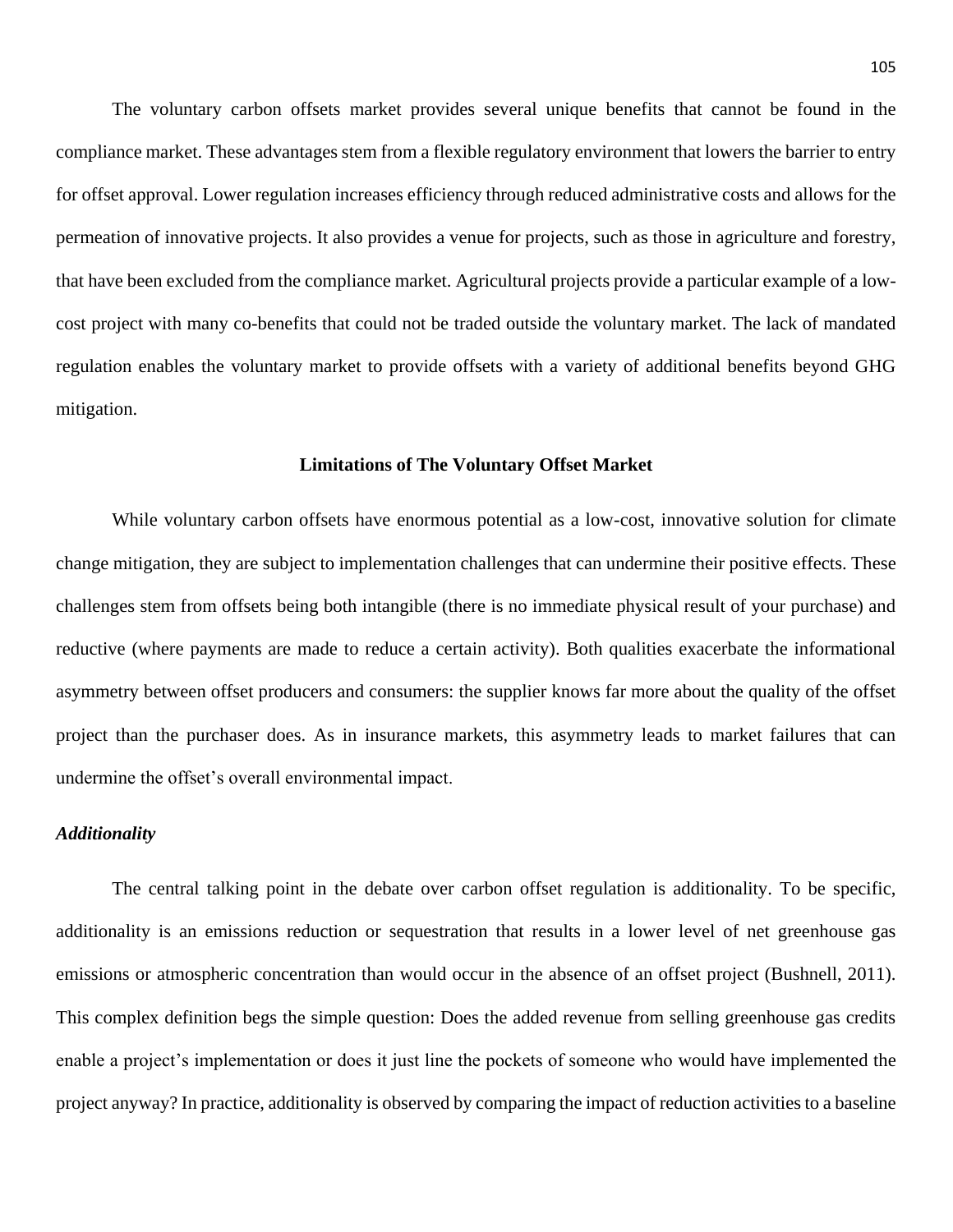emissions level. This is a difficult challenge in any carbon market given that baseline measurement is the product of a 'what if' exercise.

The problem of additionality is effectively illustrated by the example of the farmer who can sequester carbon in her land via no-till operations (the process of tilling releases  $CO<sub>2</sub>$  stored in the soil). For the farmer to generate credible offsets, these no-till operations must be induced solely by the potential financial gain from the offset market. If no-till farming was part of normal operations before a gain could be made by offsetting, then the project would fail the additionality test. Many farmers that have been using this novel technique for years have just recently started receiving offset compensation. This is a straightforward instance of a non-additional offset. The example above highlights the complexity of judging whether an offset is additional. This process is difficult enough in the compliance market and is exacerbated by the flexibility of regulation in the voluntary space. The voluntary market lacks a common credible procedure to compare and select emissions reduction projects, making it difficult for the consumer to deduce project quality and rule out non-additional projects. The offset literature often blindly focuses on additionality without examining the mechanisms that contribute to a non-additional project. As in insurance markets, informational asymmetry in the carbon market creates problems of moral hazard and adverse selection. Together, these mechanisms account for the uncertainty surrounding project additionality in the voluntary offset market.

# *Moral Hazard*

Moral hazard is the threat of detrimental behavior inspired by informational asymmetry and flexible regulation of the voluntary offset market. Emission baselines are often the private information of offset suppliers and can also be readily influenced by those suppliers. These firms face an adverse incentive to actively invest in high carbon sources only to reduce those investments in exchange for offset payments. An example of this occurred with compliance market payments for the mitigation of HFC-23 emissions. These payments were large enough that their value exceeded that of the product whose production emitted HFC-23. As a result, firms expanded and maintained production to capture more HFC-23 and qualify for the payments (Bushnell, 2011).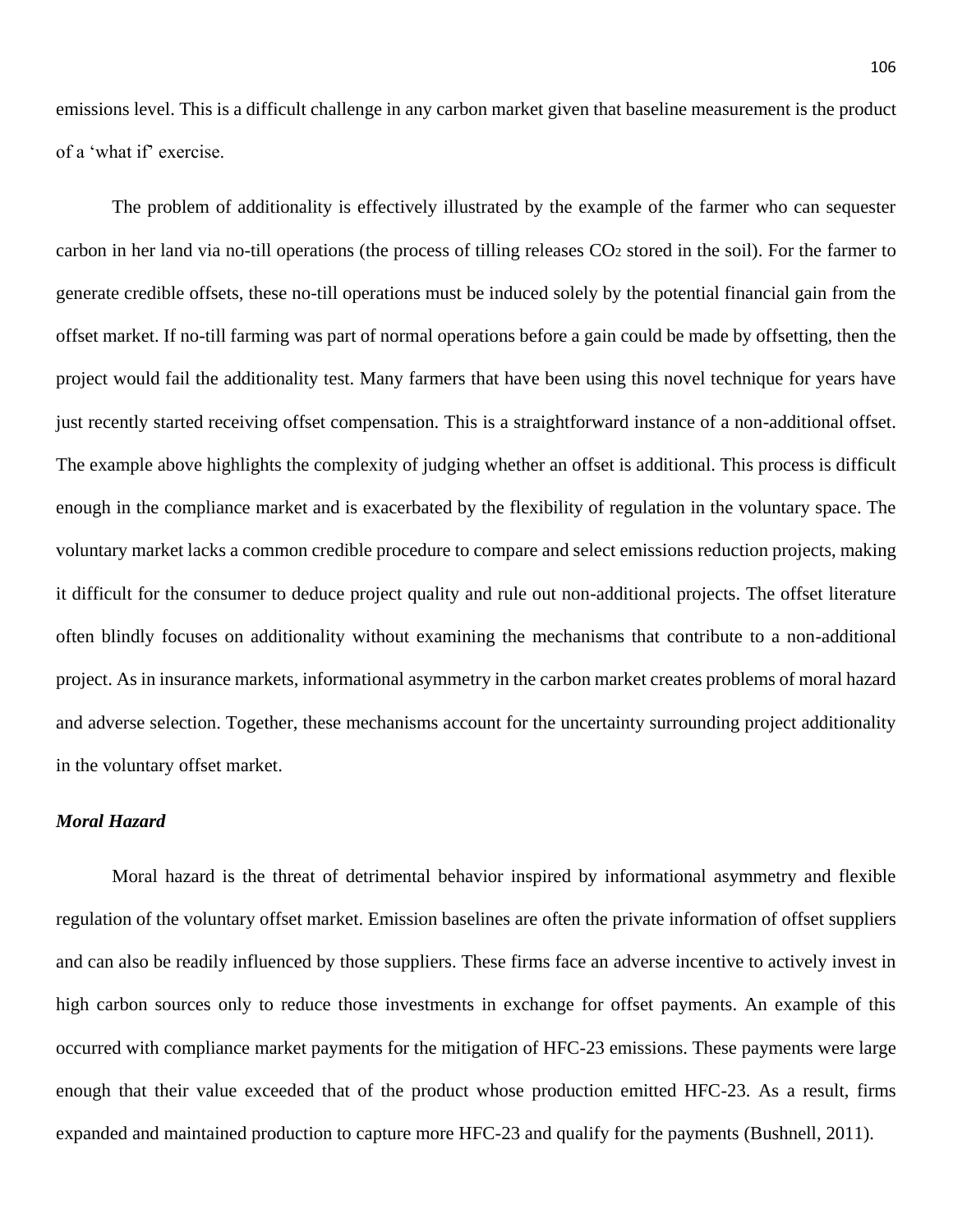Moral hazard is intensified by the low level of regulation in the voluntary carbon offset market. Due to the lack of a centralized monitoring agency, projects rely on multiple third-party regulators with heterogeneous standards for approval. There is no legal regulation for the enforcement of contracts, enabling two parties to sell the same reduction or a single party to sell a reduction to multiple buyers (Gillenwater et al., 2007). This, combined with inconsistent project monitoring methods, contributes to hesitancy about the *permanence* of a voluntary carbon offset. Permanence is defined by the CDM as the length of carbon storage provided by the offset and the risk of releasing that carbon back into the atmosphere (Seeberg-Elverfeldlt, 2010). For example, if a farmer that uses no-till techniques to sequester carbon in the soil reverts to old practices, all that stored carbon will be released and contribute to warming levels. This is a threat for voluntary offsets because unstable contracts and lack of consistent monitoring leave few barriers to prevent offset suppliers from reverting to baseline emissions. Inconsistent standards, monitoring, and enforcement in the voluntary offset market make it vulnerable to the impacts of moral hazard.

#### *Adverse Selection*

Adverse selection is the danger that offset projects providing less environmental benefit face a greater incentive to join the market. This can be seen in the case of providers whose true emissions baselines are lower than regulators estimate. They essentially earn a "free lunch" by joining the offset market, getting an extra paycheck for their business-as-usual (BAU) operations. Another example of adverse selection is the supply of voluntary offset projects that involve *leakage*. Leakage is defined by the CDM as the unplanned and indirect GHG emissions from project activities (Seeberg-Elverfeldlt, 2010). If an offset supplier can easily lower the emissions of one part of her operations by increasing the emissions of another part, she may be motivated to sell offsets for the first operational change. In both these scenarios, offset money is spent to incite behavior that does not decrease atmospheric GHG concentrations on net. These examples demonstrate that the provision of a less additional offset often provides greater rewards to the offset supplier. In the first case, the supplier makes no changes to BAU operations and can earn an extra paycheck. In the second case, instead of making fundamental changes to her operations, the offset supplier simply shifts emissions from one part of the production to another. Compared to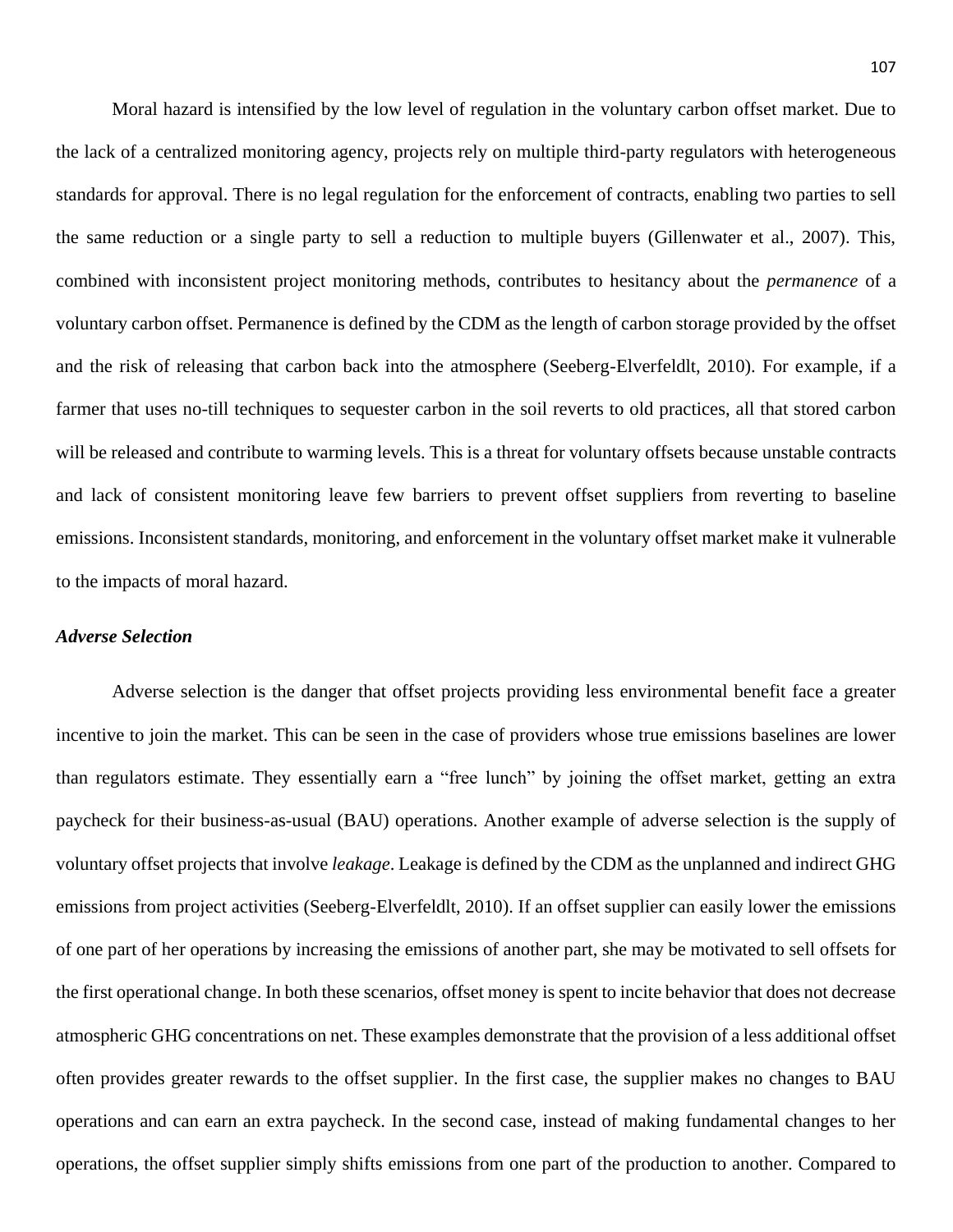offsets that provide real additional decreases to atmospheric GHG concentrations, these low-quality offsets incur far fewer costs on their suppliers. The cost-benefit ratio of low-quality offset projects could create a perverse incentive leading to a high proliferation of these projects on the voluntary market. This danger is heightened by the voluntary market often acting as a "backup option" for projects that cannot qualify for compliance markets such as the CDM. Lacking the regulation to offset adverse selection, the voluntary market is exposed to a growing proliferation of low-quality offsets that may not result in real emissions reductions.

As both intangible and subtractive goods, carbon offsets create a high degree of informational asymmetry between producers and consumers. The offset supplier faces numerous perverse incentives, supported by this asymmetry, to produce low-quality and non-additional offsets. Through a strict project approval process, compliance markets like the CDM attempt to reduce the dangers resulting from this asymmetry. Facing little to no regulation in the voluntary offsets market, these concerns of adverse selection and moral hazard can run rampant. They call into question the additionality of offsets purchased on the market, making it clear that government regulation is necessary to ensure offset quality.

### **Approaching Regulations**

The potential limitations of voluntary carbon offsets present a significant market failure that requires government regulation to increase efficiency. A market failure results from problems that cause a market economy to deliver an outcome that does not maximize efficiency (Gruber, 2019). One classic market failure is that of a negative externality. The current operations of the voluntary carbon market present a severe negative externality in the form of reduced environmental quality. Neither the suppliers nor the purchasers of low-quality voluntary offsets feel the immediate negative impacts of the transaction, instead, the global population feels its indirect effects in the form of aggravated climate change. The regulations to correct this externality will need to strike a balance between the strict project review process of the CDM and the current laissez-faire nature of the voluntary market. It will be essential to consider the benefits that result from this market flexibility as well as understand the private market context in which these regulations will be established. In general, three key strategies can be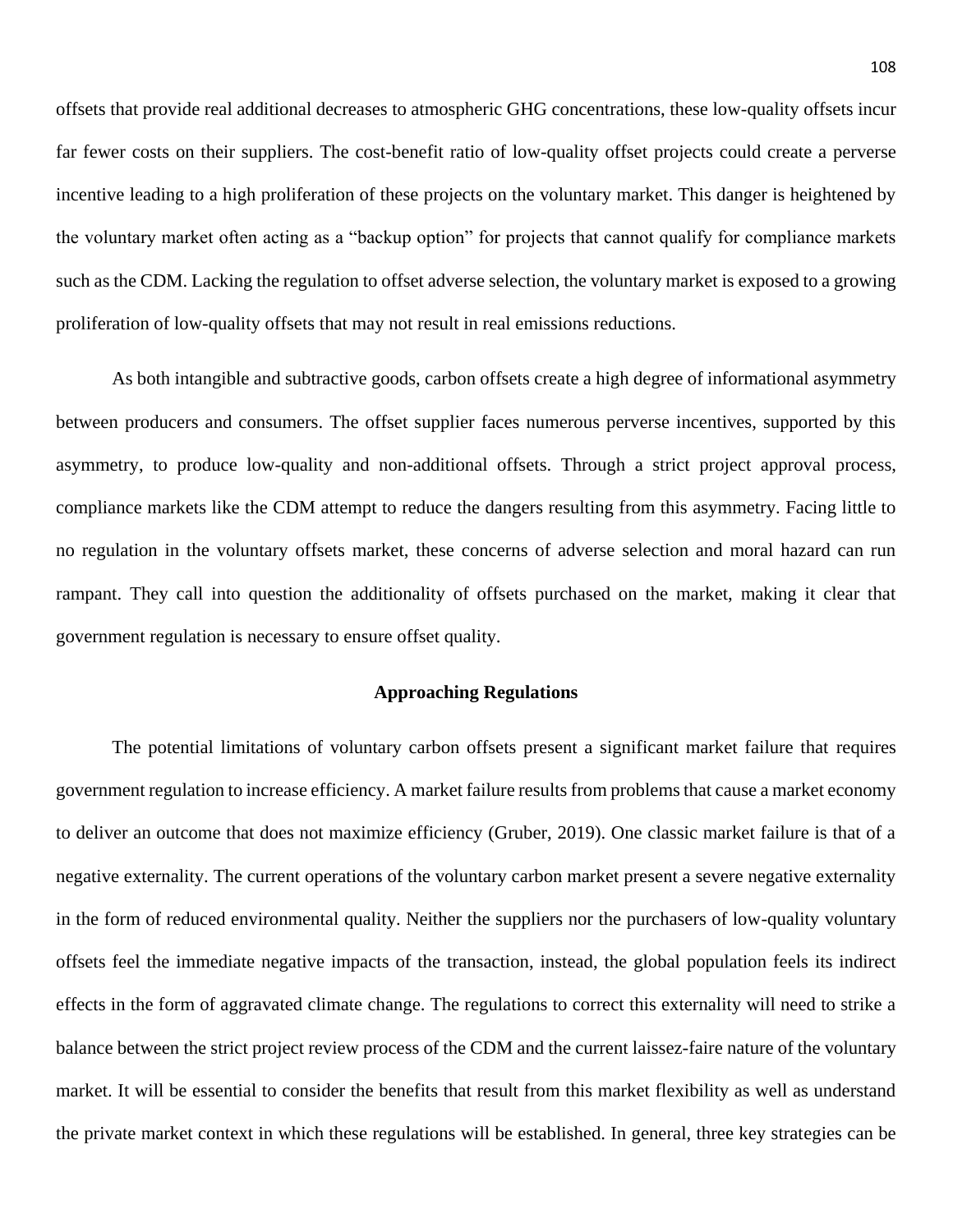used to reduce the fear of non-additionality while maintaining freedoms in the voluntary offset market: programmatic review of offsets, market consolidation, and overestimation using a government-defined carbon norm.

The voluntary offset market suffers not from a lack of regulation, but a lack of standardized regulation that prioritizes the reduction of GHG emissions. Over 98% of voluntary offsets were verified by some third-party standard in 2015 ("VCS Again Voted", 2016). Yet, the voluntary market makes use of over 17 different standards for project certification each with its own protocols and approval process. The most popular standards include the Climate Action Reserve (CAR), American Carbon Registry (ACR), Verified Carbon Standard (VCS), and Gold Standard (GS). Of these standards, the VCS is the most prominent, claiming nearly 50% of the total market share (Lovell, 2010). The VCS and other third-party offset standards work to strike the balance between flexibility and additionality in the market. They are trusted by many companies and, as a result, attempts to impose government regulations on the voluntary space will need to take these regulators into account. This was a lesson learned by the UK government in 2009 when they established a centralized accreditation program for voluntary offsets that would only certify those approved by the CDM market. Offset suppliers simply bypassed the government accreditation completely as the leading voluntary standards of VCS and GS were excluded. This regulation aimed to be too strict, robbing the voluntary market of its freedoms by imposing the same standards applied to compliance offsets. It demonstrated that the UK government was out of touch with the voluntary offset space and showed the importance of considering existing market players when imposing new regulations (Lovell, 2010). It will be essential to build from the self-regulatory methods currently established in the voluntary market when creating policy solutions.

# *Programmatic Review*

While keeping in mind the current standards that have been self-imposed by the voluntary market, there are a few ways that policy can centralize regulation to reduce concerns in the voluntary offset space. The CDM makes use of a review process to estimate baselines that has been criticized as too onerous and inadequate in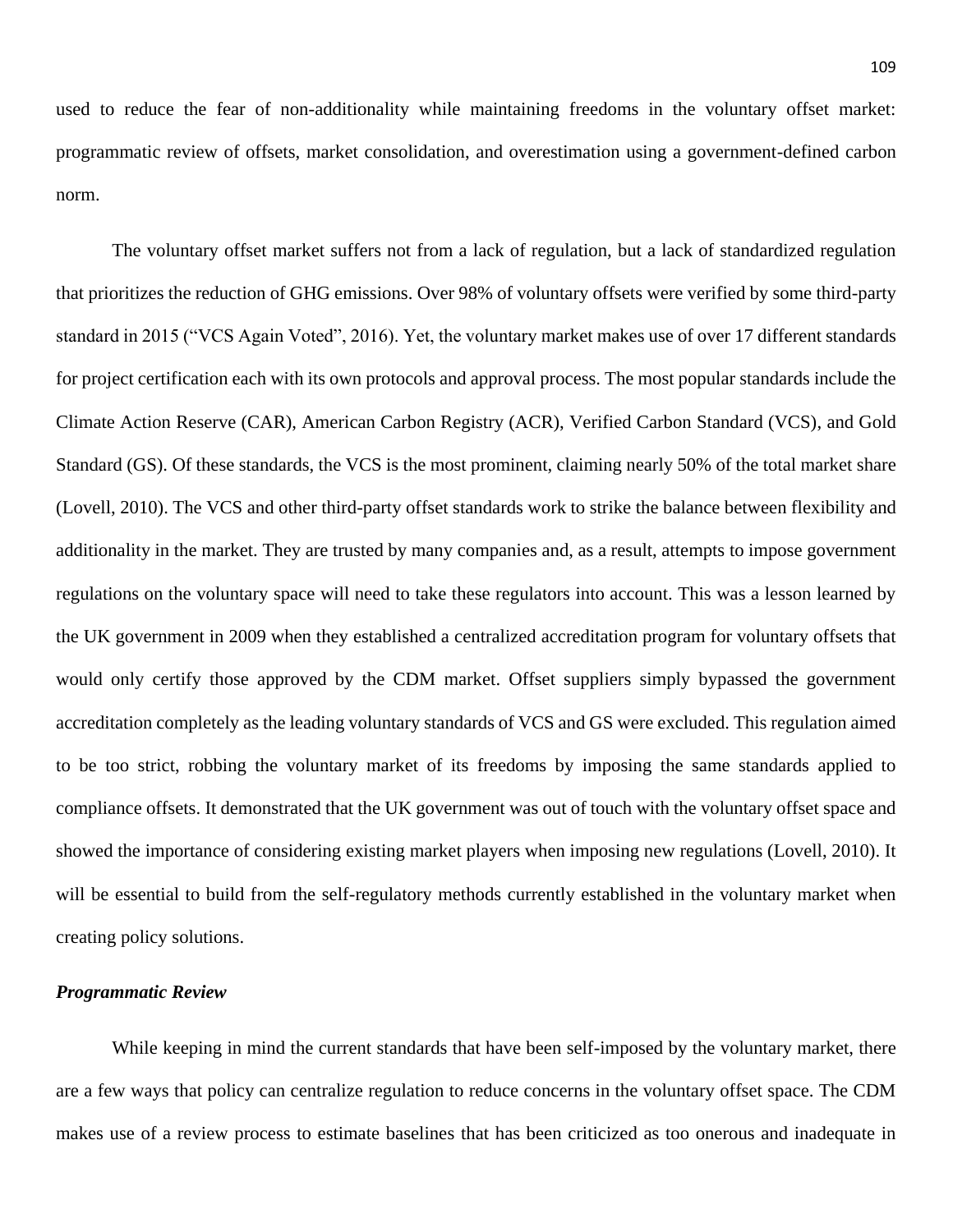weeding out non-additional projects (Bushnell, 2011). One way to mitigate the resources spent on baseline estimation is grouping offsets by sector and undertaking a programmatic review of projects. According to Bushnell, if the baseline emissions of offset suppliers in a given sector are highly correlated, a regulator can estimate what emissions should be under a BAU scenario (Bushnell, 2011). If firms can reduce or sequester emissions to move below that level, they are awarded payments for their offsets. While there will be suppliers that receive payment despite already being under the offset cutoff, Bushnell calls this type of adverse selection "coincidental" and dismisses its negative impact as these firms' lower emissions still mitigate the effects of climate change (Bushnell, 2011). This approach of programmatic review also enables easier evaluation of the agriculture and deforestation projects that have been barred from compliance markets (Bushnell, 2011). Another application of programmatic review is the use of randomized trials to gauge voluntary offset effectiveness. To accomplish this, one population of project applications would be chosen to supply offsets while the other would be used as a control group against which to judge the additionality of offset payments. If the treatment group's emissions did not decrease by more than the control group, the offset payments would be ruled non-additional. Through the programmatic review of project baselines, a centralized regulator can reduce the barriers to entry for project approval while mitigating additionality concerns.

# *Market Consolidation*

As discussed above, programmatic review greatly increases the efficiency of project approval. This kind of review process is enabled by high project volumes that allow for ample data collection and the formation of experiment and control groups. This process would be greatly benefited by a consolidation of the market for 3<sup>rd</sup> party offset verification. Similarly, the current problem of credit quality heterogeneity could be minimized through a centralized approval process that establishes shared principles for the description of voluntary offsets. A unified, transparent online project tracking system would reduce concerns surrounding the permanence of offsets. Each of these changes benefit from a centralized authority taking charge of voluntary offset market regulation. With the cautionary tale of the UK government's attempt at regulation in mind, the US government could select an already popular private sector entity to manage this centralized standard. Effectively, this would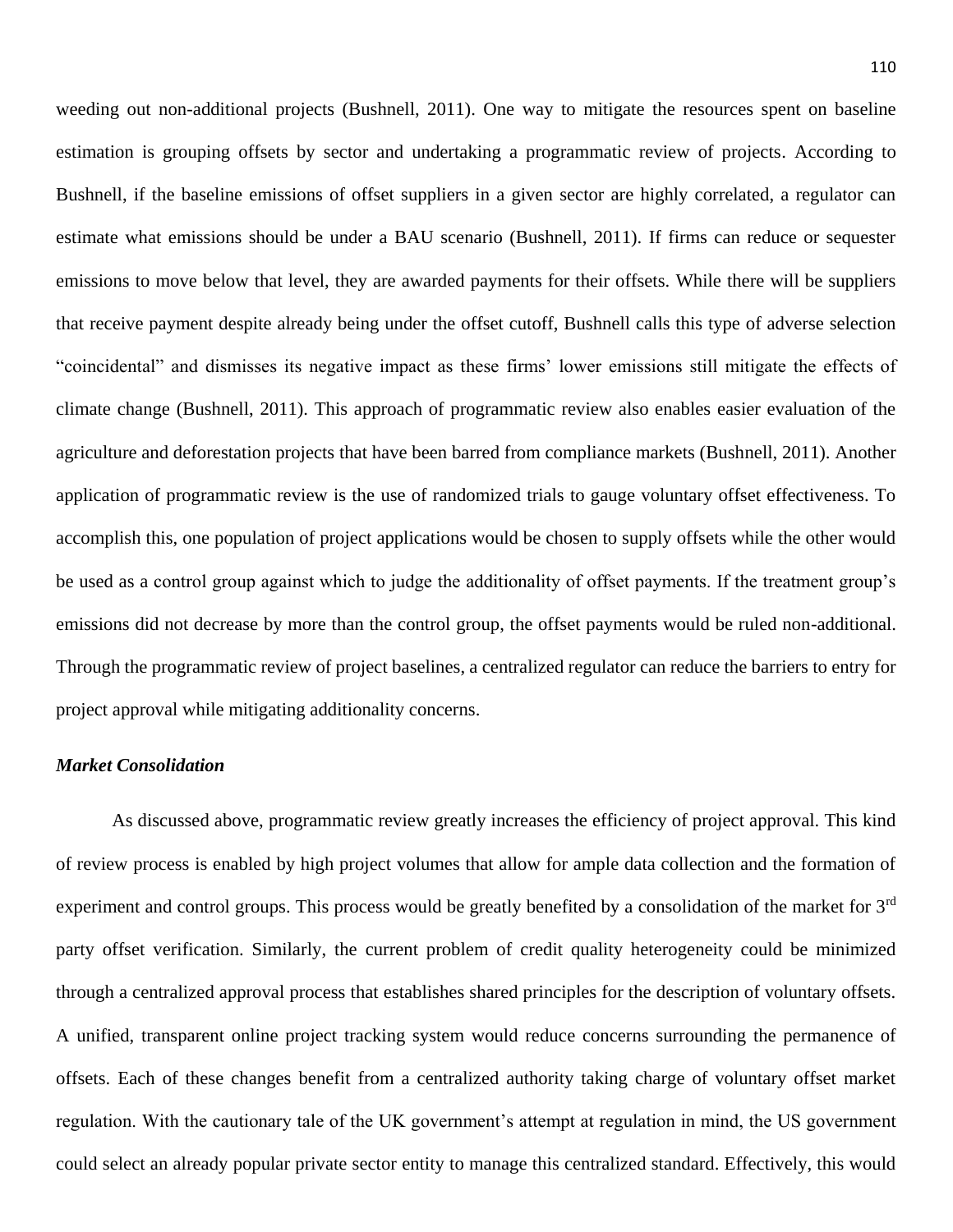be the creation of a government-sponsored monopoly. Often this occurs in the case of natural monopolies that produce large efficiency benefits through economies of scale allowing a single firm to better serve the market at a lower cost than any combination of smaller firms. Railway infrastructure, electricity grids, and national broadband networks are all common examples of natural, government-sponsored, monopolies. The natural monopoly case also applies to government sponsorship of carbon market regulation. Monopoly verification would take advantage of the high volumes necessary to conduct programmatic review and reduce project approval costs. It would also establish the common standards and monitoring methods necessary to reduce market heterogeneity. Given that the government will only have to enforce regulations on a single firm, it will more easily be able to track contract disputes. The current market leader in the voluntary space is the Verified Carbon Standard (VCS) with a significant market share. In order to avoid "reinventing the wheel," it would be reasonable for the government to contract with this group to form a monopoly over voluntary offset verification.

#### *Overestimation*

While programmatic review and consolidation can reduce the limitations of voluntary carbon offsets, there remains a good deal of uncertainty as to whether they can provide a similar benefit to direct emissions reductions. This is a major concern given that the level of global warming is quickly nearing tipping points that will have drastic impacts on life on planet Earth. In addition to implementing the policies outlined above, the government will need to control this uncertainty in the voluntary market. One way to do this in the compliance market is by tightening the emissions cap on offset purchasers (Bushnell, 2011). This solution assumes some abatement loss due to adverse selection and moral hazard tries to account for both by overestimating the total abatement necessary. While there is no government-mandated "cap" in the voluntary market, there are corporate norms such as carbon neutrality that establish best practices for environmentally concerned companies. The government could standardize requirements for neutrality claims, mandating that carbon credits be purchased in excess of emissions levels to qualify for carbon neutrality. There is precedent for this kind of intervention in the USDA's certified organic label that appears only on foods that meet specific production guidelines. In the same way, the government's carbon neutrality label would put strict standards on what it means to be carbon neutral.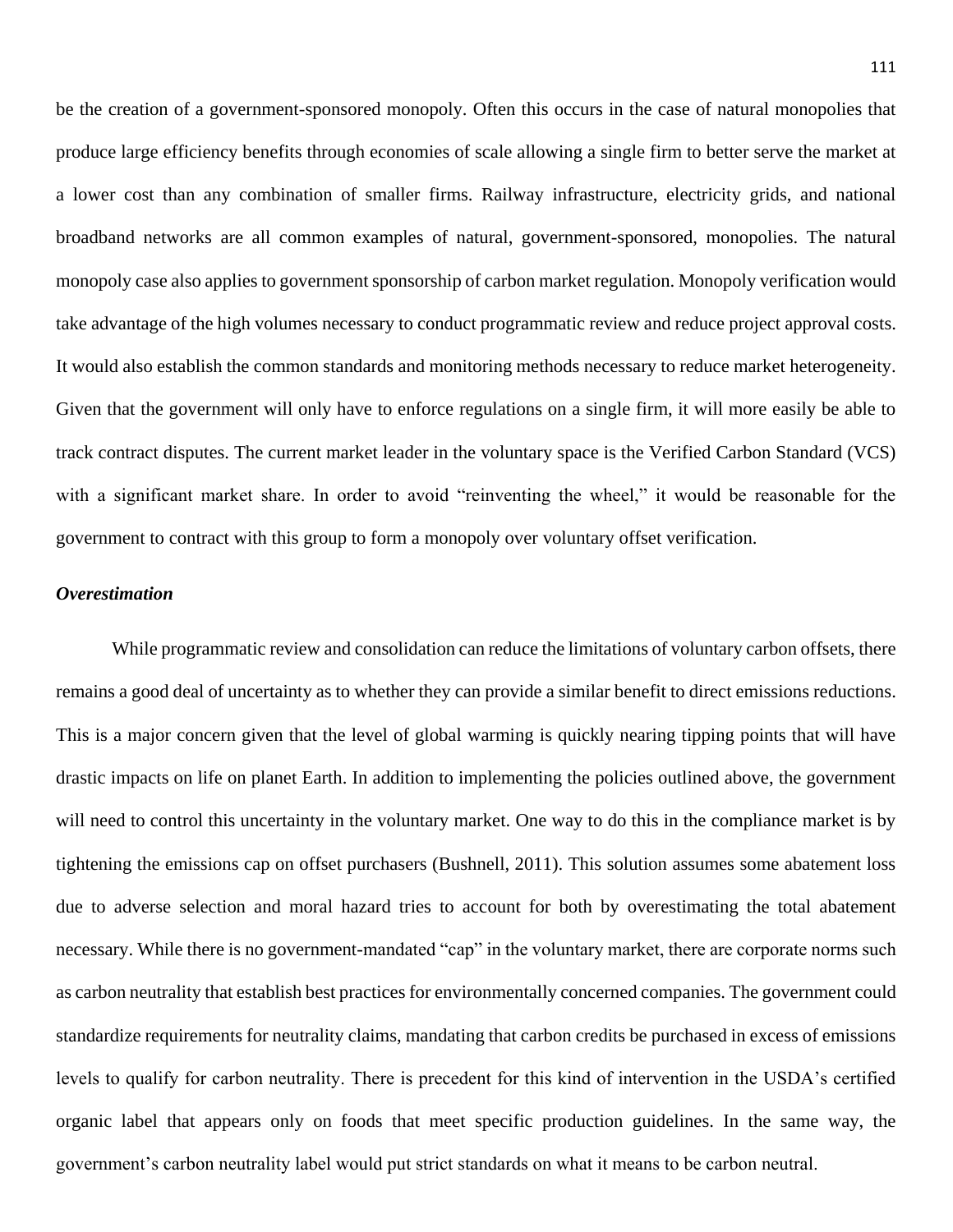Informational asymmetry makes the carbon market vulnerable to the problems of adverse selection and moral hazard, putting into question the additionality of offsets. The voluntary market is especially vulnerable to these issues given its fragmented and inconsistent regulatory environment. These troubles represent fundamental market failures in the voluntary market and signal a need for government intervention. The government will need to balance regulation with the benefits that the market currently reaps from a great degree of freedom. It will also need to consider the self-regulatory mechanisms that are already in place. Three possible avenues exist to maintain this balance while mitigating market failures. The first is a programmatic review of offsets, evaluating them by sector or group rather than individually. The second is a consolidation of market ideals and reporting strategies. Both aims could be met through the establishment of a government-regulated monopoly on offset verification. The third acts as a catch-all for possible oversights in the former solutions. It establishes a government standard for carbon neutrality that requires offset purchases to be made in excess of remaining emissions. This assumes some remaining loss of emissions reduction due to adverse selection and moral hazard and controls for it via a net negative emissions mandate. Together, these solutions could mitigate the negative consequences of informational asymmetry while enabling the voluntary offset market to provide its considerable benefits.

#### **Conclusion**

In order to avoid the worst impacts of climate change, individuals, companies, and organizations need to take drastic action to reduce their emissions of GHGs. In the short-term, some entities cannot make the necessary reductions while continuing to supply their product or service. Carbon offsets provide the opportunity for these individuals and firms to pay someone else to reduce or sequester those unavoidable short-term emissions. As the urgency of climate change increases, the demand for carbon offsets is expected to skyrocket. By some estimates this could result in an increase in the voluntary market's size by a factor of 15 over the next decade (Blaufelder et al., 2021). As the market blossoms, it will be more important than ever to have the proper regulations in place to counteract the moral hazard and adverse selection concerns involved in the provision of voluntary offsets. Throughout my research on this topic, it became clear that offsets are one small part of transitioning firms towards greater sustainability. They are a useful band-aid that can buy companies and organizations the time necessary to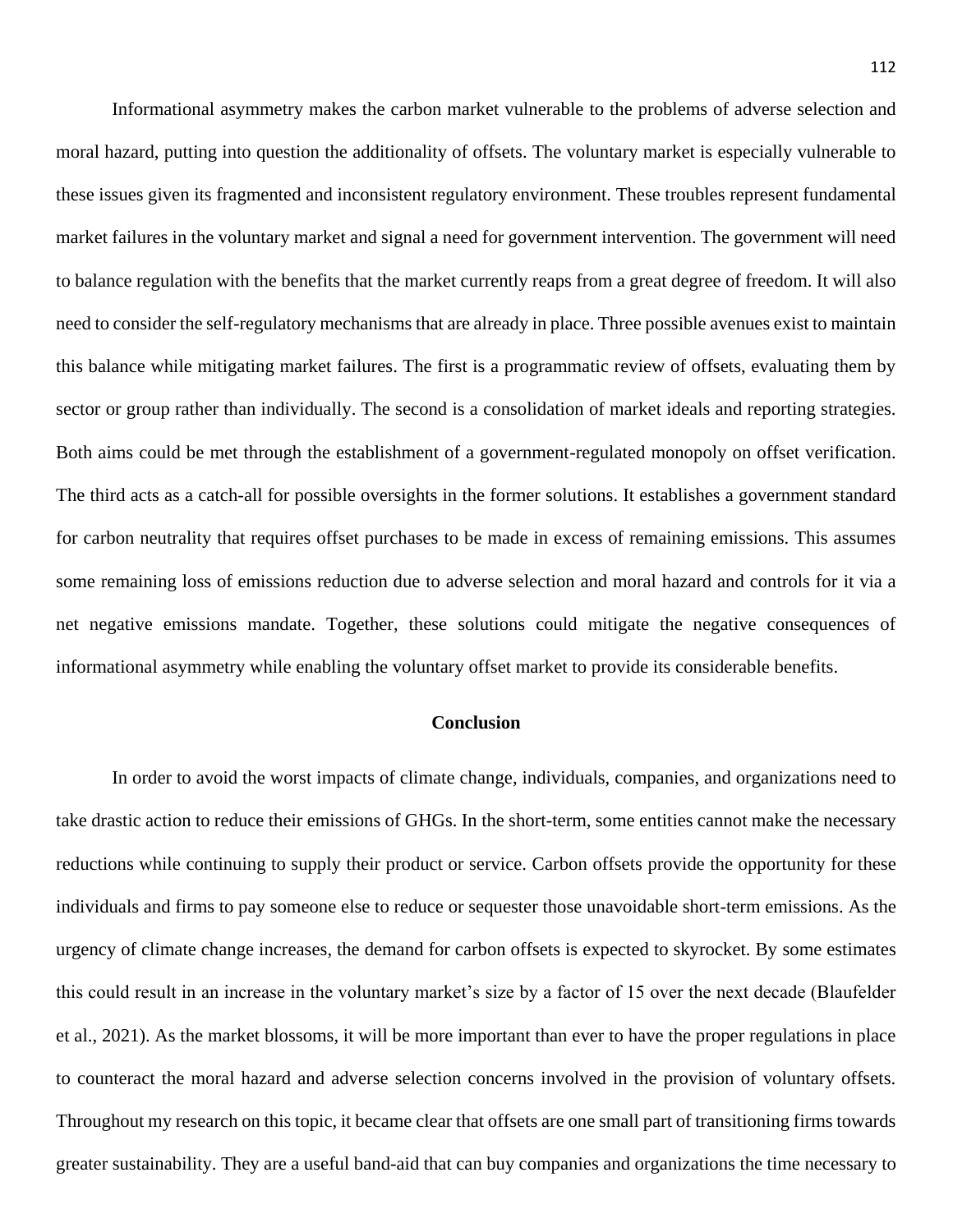make more fundamental and long-lasting changes that result in lower emissions. In future research I am interested in focusing on the mechanisms involved in these long-term changes. I would like to take a closer look at the incentives, such as carbon taxes or consumer pressure, necessary to initiate fundamental change and the most cost-effective pathways for implementation, such as a circular economic framework or traditional efficiency measures. In this way I hope to expand my scope to cover the full range of opportunities available to incentivize and implement a sustainable transition.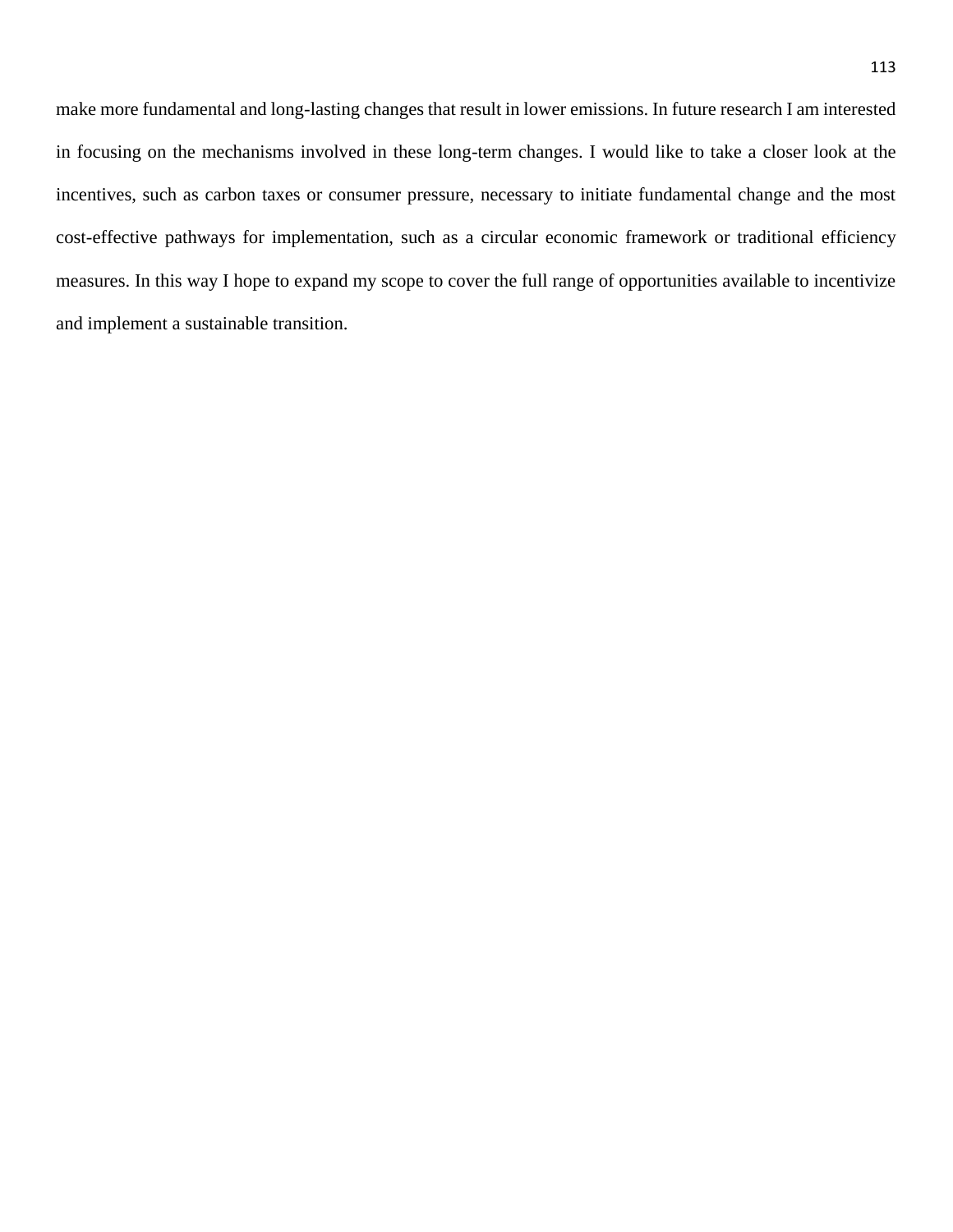#### **References**

- Ahmed, Justin, Elaine Almeida, Daniel Aminetzah, Nicolas Denis, Kimberly Henderson, Joshua Katz, Hannah Kitchel, and Peter Mannion. "Agriculture and Climate Change," McKinsey & Company, April 2020.
- Bushnell, James. "The Economics of Carbon Offsets." The Design and Implementation of U.S. Climate Policy, University of Chicago Press, 2011, pp. 197–209.
- Blaufelder, Christopher, Cindy Levy, Peter Mannion, and Dickon Pinner, "A Blueprint for Scaling Voluntary Carbon Markets to Meet the Climate Challenge," McKinsey & Company, January 2021.
- Conte, Marc, and Matthew Kotchen. "Explaining the Price of Voluntary Carbon Offsets." Climate Change Economics, vol. 01, no. 02, 2010, pp. 93–111., doi:10.1142/s2010007810000091.
- Corbera, Esteve, Manuel Estrada, and Katrina Brown. "How Do Regulated and Voluntary Carbon-Offset Schemes Compare?" Journal of Integrative Environmental Sciences, vol. 6, no. 1, 2009, pp. 25–50., doi:10.1080/15693430802703958.
- Dalsgaard, Steffen. "The Commensurability of Carbon." HAU: Journal of Ethnographic Theory, vol. 3, no. 1, 2013, pp. 80–98., doi:10.14318/hau3.1.006.
- Dhanda, K. Kathy, and Laura P. Hartman. "The Ethics of Carbon Neutrality: A Critical Examination of Voluntary Carbon Offset Providers." Journal of Business Ethics, vol. 100, no. 1, 2011, pp. 119–149., doi:10.1007/s10551-011-0766-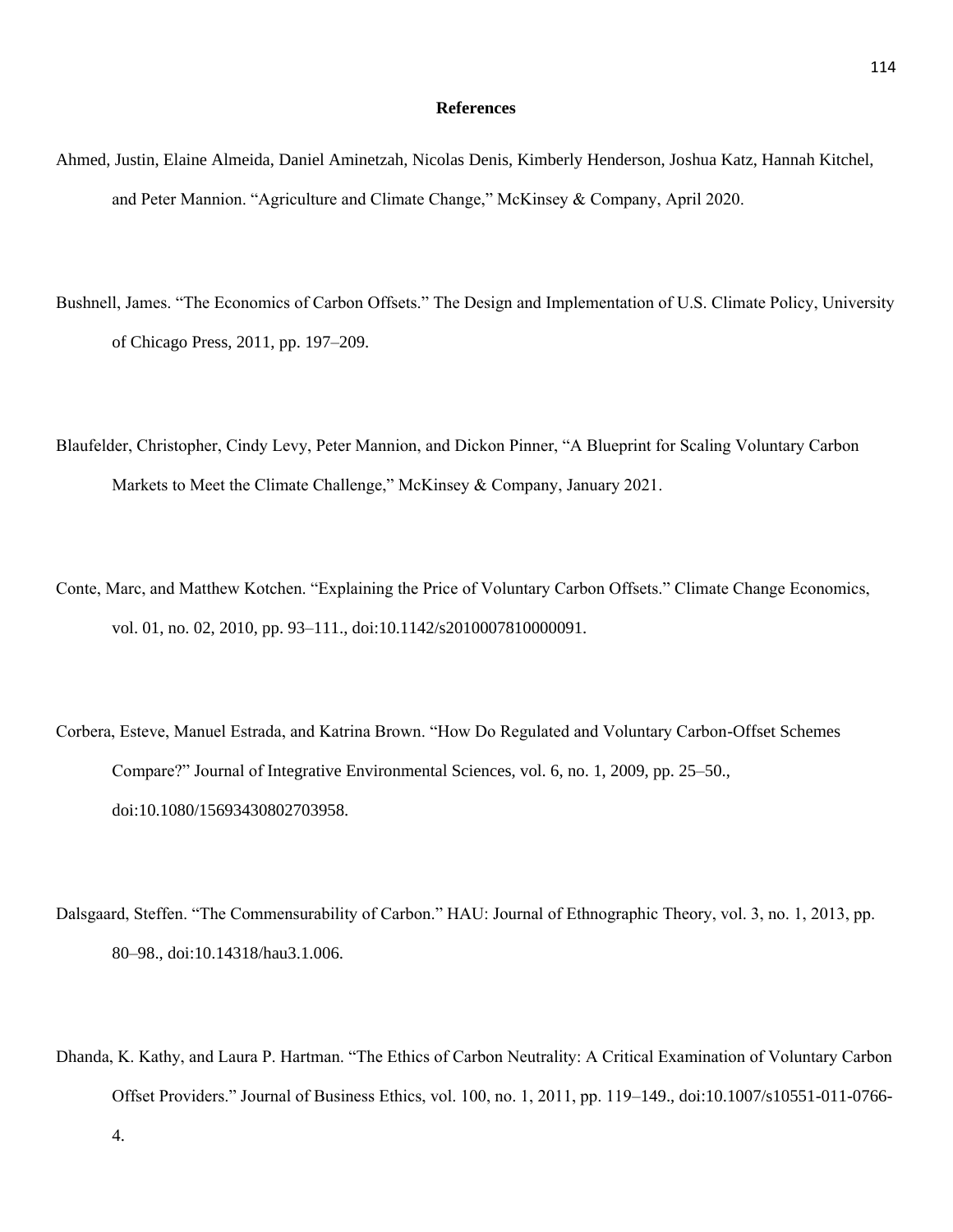- Dormady, Noah and Gabriel Englander. "Carbon Allowances and the Demand for Offsets: a Comprehensive Assessment of Imperfect Substitutes." Journal of Public Policy, vol. 36, no. 1, 2015, pp. 139–167., doi:10.1017/s0143814x14000336.
- Gillenwater, Michael, Derik Broekhoff, Mark Trexler, Jasmine Hyman, and Rob Fowler. "Policing the Voluntary Carbon Market." Nature Climate Change, vol. 1, no. 711, 2007, pp. 85–87., doi:10.1038/climate.2007.58.
- González-Ramírez, Jimena, Catherine L. Kling, and Adriana Valcu-Lisman. "An Overview of Carbon Offsets from Agriculture." Annual Review of Resource Economics 4, no. 1 (2012): 145–60. https://doi.org/10.1146/annurevresource-083110-120016.

Gruber, Jonathan. Public Finance and Public Policy. New York, NY: Worth Publishers, 2019.

Kotchen, Matthew. "Offsetting Green Guilt ." Stanford Social Innovation Review, 2009, ssir.org/articles/entry/offsetting\_green\_guilt.

- Kotchen, Matthew. "Voluntary Provision of Public Goods for Bads: A Theory of Environmental Offsets." The Economic Journal, vol. 119, no. 537, 2009, pp. 883–899., doi:10.1111/j.1468-0297.2008.02215.x.
- Lovell, Heather C. "Governing the Carbon Offset Market." Wiley Interdisciplinary Reviews: Climate Change, vol. 1, no. 3, 2010, pp. 353–362., doi:10.1002/wcc.43.